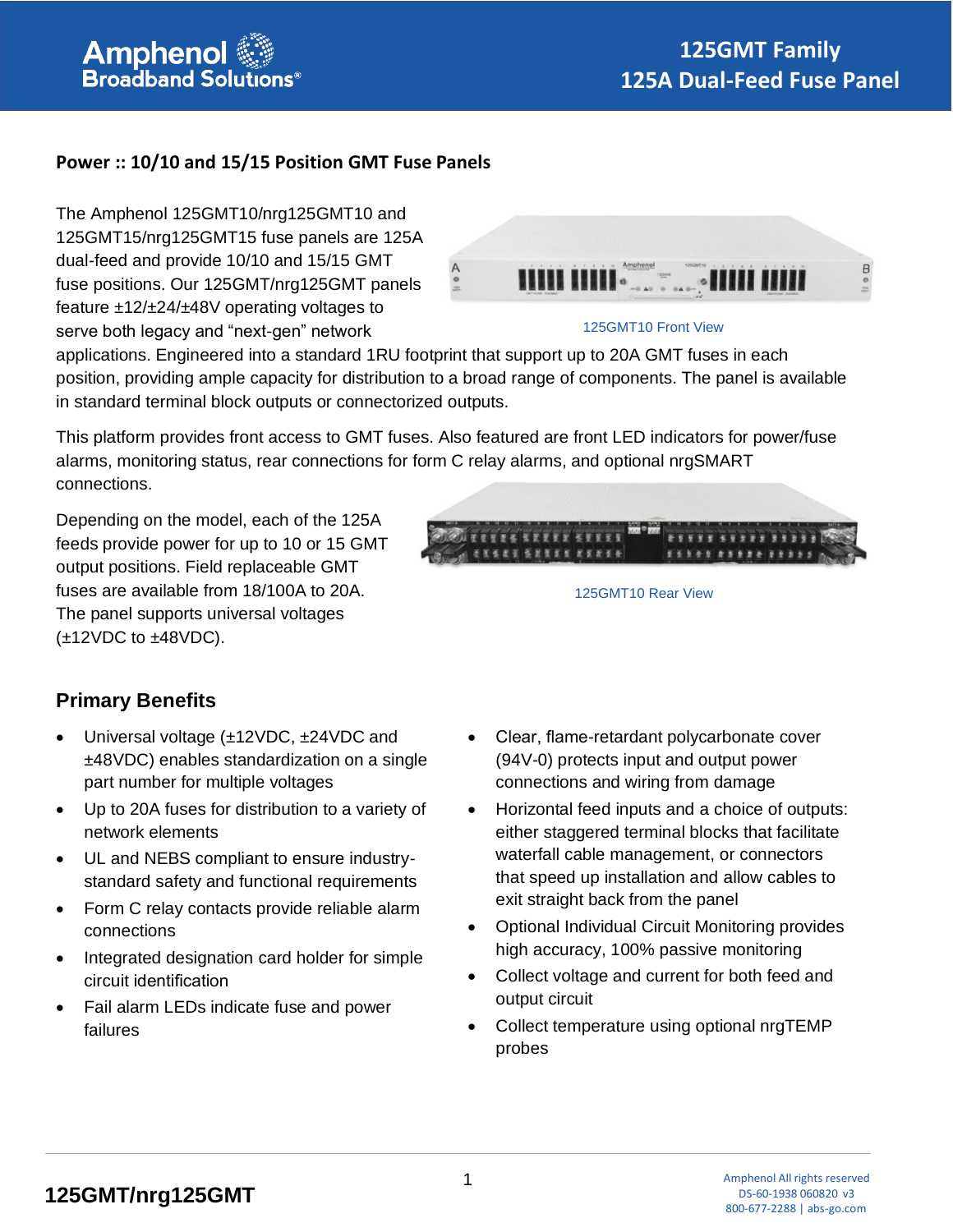# **Amphenol**<br>Broadband Solutions®

# **Applications**

- Wireless
- Central office
- Co-location
- Remote sites
- Secondary distribution



#### 125GMT15-C rear view

## **Ordering Information**

| <b>GMT Fuse Panel</b>                                                                                                            | <b>Part Number</b> |
|----------------------------------------------------------------------------------------------------------------------------------|--------------------|
| 125A Dual-Feed, 10/10 Panel, Horizontal Inputs, Output Terminal Blocks                                                           | 125GMT10           |
| 125A Dual-Feed, 10/10 Panel, Horizontal Inputs, Connectorized Outputs                                                            | 125GMT10-C         |
| (Connectors purchased separately)                                                                                                |                    |
| 125A Dual-Feed, 15/15 Panel, Horizontal Inputs, Output Terminal Blocks                                                           | 125GMT15           |
| 125A Dual-Feed, 15/15 Panel, Horizontal Inputs, Connectorized Outputs                                                            | 125GMT15-C         |
| (Connectors purchased separately)                                                                                                |                    |
| nrgSMART Circuit Monitoring, Controller, 125A Dual-Feed, 10/10 Panel, Horizontal Inputs, Output                                  | nrg125GMT10-CTRL   |
| <b>Terminal Blocks</b>                                                                                                           |                    |
| nrgSMART Circuit Monitoring, Sensor, 125A Dual-Feed, 10/10 Panel, Horizontal Inputs, Output                                      | nrg125GMT10-SENS   |
| <b>Terminal Blocks</b>                                                                                                           |                    |
| nrgSMART Circuit Monitoring, Controller, 125A Dual-Feed, 10/10 Panel, Horizontal Inputs,                                         | nrg125GMT10-CTRL-C |
| Connectorized Outputs (Connectors purchased separately)                                                                          |                    |
| nrgSMART Circuit Monitoring, Sensor, 125A Dual-Feed, 10/10 Panel, Horizontal Inputs,                                             | nrg125GMT10-SENS-C |
| Connectorized Outputs (Connectors purchased separately)                                                                          |                    |
| nrgSMART Circuit Monitoring, Controller, 125A Dual-Feed, 15/15 Panel, Horizontal Inputs, Output                                  | nrg125GMT15-CTRL   |
| <b>Terminal Blocks</b>                                                                                                           |                    |
| nrgSMART Circuit Monitoring, Sensor, 125A Dual-Feed, 15/15 Panel, Horizontal Inputs, Output                                      | nrg125GMT15-SENS   |
| <b>Terminal Blocks</b>                                                                                                           |                    |
| nrgSMART Circuit Monitoring, Controller, 125A Dual-Feed, 15/15 Panel, Horizontal Inputs,                                         | nrg125GMT15-CTRL-C |
| Connectorized Outputs (Connectors purchased separately)                                                                          |                    |
| nrgSMART Circuit Monitoring, Sensor, 125A Dual-Feed, 15/15 Panel, Horizontal Inputs,                                             | nrg125GMT15-SENS-C |
| Connectorized Outputs (Connectors purchased separately)<br>125A Dual-Feed, 10/10 Panel, Horizontal Inputs, Connectorized Outputs | 125GMT10-C         |
| (Connectors purchased separately)                                                                                                |                    |
| 125A Dual-Feed, 15/15 Panel, Horizontal Inputs, Output Terminal Blocks                                                           | 125GMT15           |
| 125A Dual-Feed, 15/15 Panel, Horizontal Inputs, Connectorized Outputs                                                            | 125GMT15-C         |
| (Connectors purchased separately)                                                                                                |                    |
| nrgSMART Circuit Monitoring, Controller, 125A Dual-Feed, 10/10 Panel, Horizontal Inputs, Output                                  | nrg125GMT10-CTRL   |
| <b>Terminal Blocks</b>                                                                                                           |                    |
| nrgSMART Circuit Monitoring, Sensor, 125A Dual-Feed, 10/10 Panel, Horizontal Inputs, Output                                      | nrg125GMT10-SENS   |
| <b>Terminal Blocks</b>                                                                                                           |                    |
| nrgSMART Circuit Monitoring, Controller, 125A Dual-Feed, 10/10 Panel, Horizontal Inputs,                                         | nrg125GMT10-CTRL-C |
| Connectorized Outputs (Connectors purchased separately)                                                                          |                    |
| nrgSMART Circuit Monitoring, Sensor, 125A Dual-Feed, 10/10 Panel, Horizontal Inputs,                                             | nrg125GMT10-SENS-C |
| Connectorized Outputs (Connectors purchased separately)                                                                          |                    |
| <b>Accessories (Purchased Separately)</b>                                                                                        | <b>Part Number</b> |
| Tie Bar Kit: Connectorized, Rear Mount Tie Bar, Mounting Hardware                                                                | 307653             |
| nrgSMART Temperature Sensor, ACC, 6ft                                                                                            | nrgTemp            |
| <b>Replacement Components</b>                                                                                                    | <b>Part Number</b> |
| Replaceable Alarm Card                                                                                                           | 307608             |
| Replaceable Alarm Card, nrgSMART                                                                                                 | 307710             |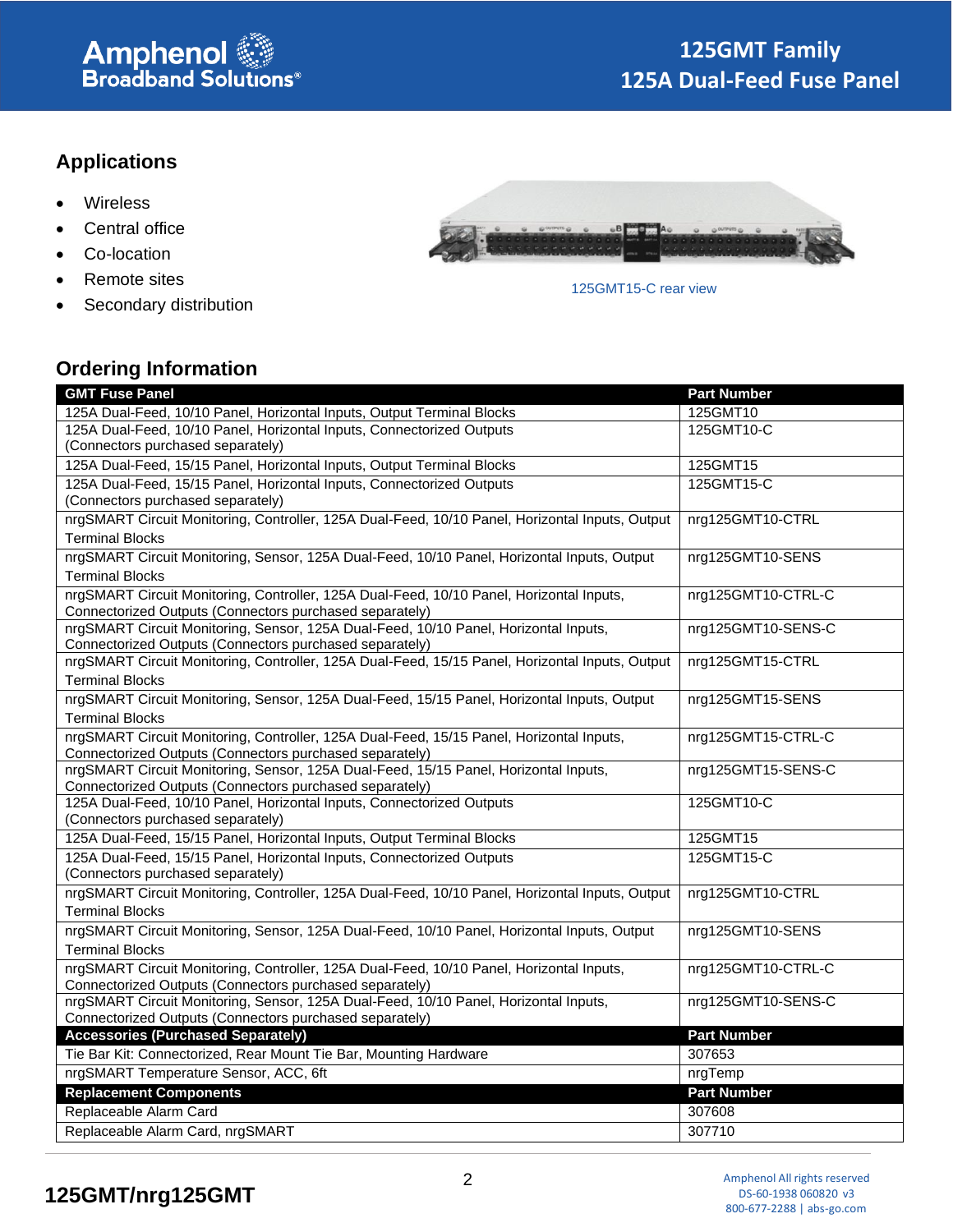| Replaceable Controller Card, nrgSMART                          | 400822           |
|----------------------------------------------------------------|------------------|
| Replaceable Sensor Card, nrgSMART                              | 307607           |
| Dummy GMT fuse                                                 | 132748           |
| 19" Mounting Bracket Kit: 2x 19" Brackets, Mounting Hardware   | PMTG19           |
| 23" Mounting Bracket Kit: 2x 23" Brackets, Mounting Hardware   | PMTG23           |
| Replaceable Alarm Card                                         | 307608           |
| Replaceable Alarm Card, nrgSMART                               | 307710           |
| Replaceable Controller Card, nrgSMART                          | 400822           |
| Replaceable Sensor Card, nrgSMART                              | 307607           |
| Dummy GMT fuse                                                 | 132748           |
| 19" Mounting Bracket Kit: 2x 19" Brackets, Mounting Hardware   | PMTG19           |
| 23" Mounting Bracket Kit: 2x 23" Brackets, Mounting Hardware   | PMTG23           |
| Connectors (Purchased Separately)                              | Part Number      |
| P24 Connector Kit: GMT, 12-10 AWG, Plug, Retainer, 2x Contacts | 150336           |
| P24 Connector Kit: GMT, 14-12 AWG, Plug, Retainer, 2x Contacts | 150342           |
| P24 Connector 5 Pack: GMT, 12-10 AWG, Set of 5 Plug Kits       | 150336-5         |
| P24 Connector 5 Pack: GMT, 14-12 AWG, Set of 5 Plug Kits       | 150342-5         |
| P24 Replaceable Contact: GMT, 12-10 AWG, Single Contact        | 150343           |
| P24 Replaceable Contact: GMT, 14-12 AWG, Single Contact        | 150344           |
| Crimp Tool: 14-6 AWG, Daniels, M300BT                          | 150793           |
|                                                                |                  |
| Crimp Tool Locator: Universal, Daniels, UH2-5                  | 150794           |
| <b>GMT Fuses</b>                                               | Part Number      |
| 18/100A                                                        | 130781           |
| 1/4A                                                           | 100151           |
| 1/2A                                                           | 004001           |
| 3/4A                                                           | 004008           |
| 1A                                                             | 100991           |
| $1-1/3A$                                                       | 004006           |
| $1-1/2A$                                                       | 004011           |
| $\overline{2A}$                                                | 004002           |
| $2-1/2A$                                                       | 130783           |
| 3A                                                             | 004012           |
| $3-1/2A$                                                       | 130782           |
| 4A                                                             | 004013           |
| 5A                                                             | 004014           |
| $7-1/2A$                                                       | 004010           |
| 10A                                                            | 004015           |
| 12A                                                            | 102287           |
| 15A                                                            | 102288           |
| 20A<br>20A with cover                                          | 127240<br>131340 |

# **Specifications**

| <b>Inputs:</b>                  |                                | <b>Specifications:</b>                                            |
|---------------------------------|--------------------------------|-------------------------------------------------------------------|
| Voltage range (nominal voltage) |                                | $±12VDC$ , $±24VDC$ and $±48VDC$                                  |
| Max. input load rating          | Standard Versions:             | 125A @ 65°C per panel                                             |
|                                 | <b>Connectorized Versions:</b> | 125A @ 55°C per panel (De-rated to 100A @ 65°C)                   |
| Short circuit withstand rating  |                                | 5000A                                                             |
| Nominal power loss at full load |                                | Less than 45W per side $@5,000W$ full load per side (125A x 48V); |
|                                 |                                | 125A $@$ 65 $°C$ per panel                                        |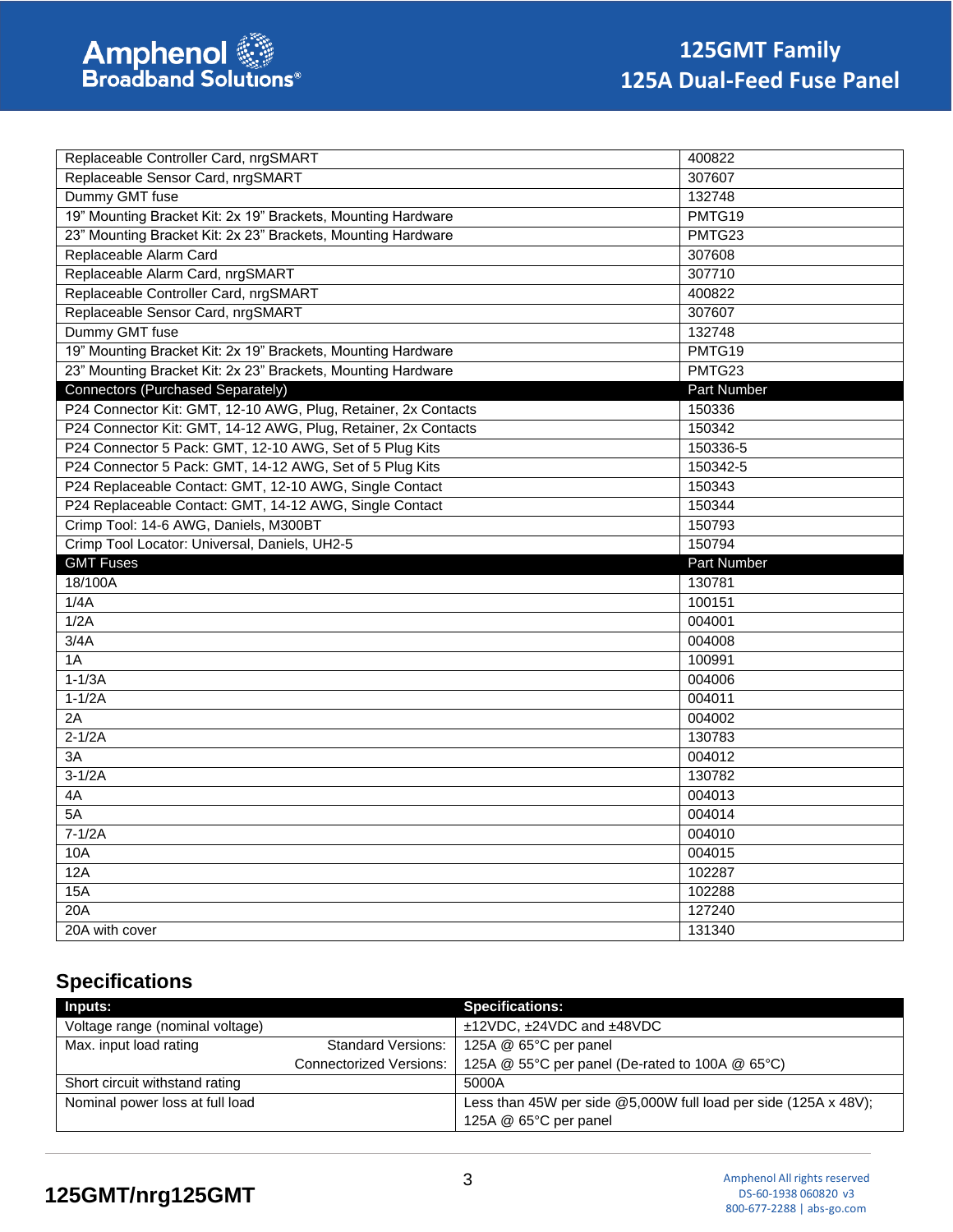| Percentage of full power dissipation at nominal voltage     |         | Less than 0.5%                                                            |  |
|-------------------------------------------------------------|---------|---------------------------------------------------------------------------|--|
| Max. input interrupt device                                 |         | 125% of panel rating (for 125A rated feeds)                               |  |
| Horizontal input terminal studs (with Keps nuts and flat    |         | Two pairs of 1/4-20 studs on $5/8$ " centers per terminal [max. lug width |  |
| washers) for dual-hole compression lugs                     |         | of .5" (12.7 mm)]. Torque bolts (using $7/16$ " or 12 mm socket) to 50    |  |
|                                                             |         | in/lb. (5.5 N•m), max.                                                    |  |
| Input wire size                                             |         | #8 AWG to #1/0 AWG                                                        |  |
| <b>Grounding:</b>                                           |         | <b>Specifications:</b>                                                    |  |
| Earth GND terminal bolts (with spring washers and flat      |         | Three sets of 1/4-20 threaded holes on 5/8" centers. [max. lug width of   |  |
| washers) for dual-hole compression lug                      |         | .5" (12.7 mm)]. Torque bolts (using 7/16" or 12 mm socket) to 50 in/lb.   |  |
|                                                             |         | (5.5 N•m), max.                                                           |  |
| Ground wire size                                            |         | #6 AWG to #1 AWG                                                          |  |
| <b>Outputs:</b>                                             |         | <b>Specifications:</b>                                                    |  |
| Output fuse                                                 |         | 20A GMT Fuse                                                              |  |
| Output load                                                 |         | 14A continuous GMT fuse                                                   |  |
| Minimum short circuit interrupt rating                      |         | 5000A                                                                     |  |
| Optional (Standard Versions): Terminal blocks, single-hole  |         | 20 or 30, #6-32 screws [max. lug width of .31" (7.9)]. Torque screw to    |  |
| compression lugs                                            |         | 8 in/lb. (.9 N•m), max.                                                   |  |
| Optional (Standard Versions): Output wire size, single-hole |         | #22 AWG to #6 AWG                                                         |  |
| compression lug                                             |         |                                                                           |  |
| Optional (-C Versions): Connectors (purchased separately)   |         | 20 or 30, P24 connector plugs, latching, safe touch                       |  |
| Optional (-C Versions): Output wire size, connectors        |         | #14 AWG to #10 AWG                                                        |  |
| <b>GMT</b> fuses                                            |         | Cooper Bussmann and Littelfuse                                            |  |
| Alarms:                                                     |         | <b>Specifications:</b>                                                    |  |
| Alarm relay contacts                                        |         | 2A @ 30 VDC; 0.6A @ 60 VDC                                                |  |
| Max. alarm card power rating                                |         | @12V: 18mA (0.22W) @24V: 20mA (0.48W); @48V: 30mA (1.44W)                 |  |
| Alarm wire size                                             |         | #24 AWG, typical (#26 to #20 AWG)                                         |  |
| Terminals                                                   |         | Wire wrap or mates with TE Connectivity 3-640428-3                        |  |
| <b>Dimensions:</b>                                          |         | <b>Specifications:</b>                                                    |  |
| <b>Standard Versions</b>                                    | Height: | 1.75" (44 mm)                                                             |  |
|                                                             | Depth:  | 13.9" (353 mm)                                                            |  |
|                                                             | Width:  | 17" (432 mm) without brackets                                             |  |
|                                                             |         | 19" and 23" brackets included with panel                                  |  |
|                                                             |         |                                                                           |  |
| <b>Connectorized Versions</b>                               | Height: | $1.75$ " (44 mm)                                                          |  |
|                                                             | Depth:  | 13.8" (350 mm) without tie bar                                            |  |
|                                                             |         | 16.5" (419 mm) with tie bar                                               |  |
|                                                             | Width:  | 17" (432 mm) without brackets                                             |  |
|                                                             |         | 19" and 23" brackets included with panel                                  |  |
|                                                             |         | Tie bar not included with panel                                           |  |
|                                                             |         | Cable-end connectors not included with panel                              |  |
| Compliance:                                                 |         | <b>Specifications:</b>                                                    |  |
| UL                                                          |         | Listed (-CTRL and -SENS versions pending                                  |  |
| <b>NEBS</b>                                                 |         | Level 3                                                                   |  |
| Voltage Sensor (nrgSMART model only):                       |         | Specifications:                                                           |  |
| Sensor accuracy                                             |         | -19.99 to +19.99: $\pm$ 0.3V                                              |  |
|                                                             |         | -20V to -60V: $\pm$ 0.1V                                                  |  |
|                                                             |         | -20V to +60V: $\pm$ 0.1V                                                  |  |
| Voltage measurement range                                   |         | -60V to +60 VDC                                                           |  |
|                                                             |         |                                                                           |  |

• Voltage measurement may be slightly different than at input terminal blocks due to the voltage drop within the panel

Sensors are factory calibrated and do not require user adjustment

Current Sensor (nrgSMART model only):